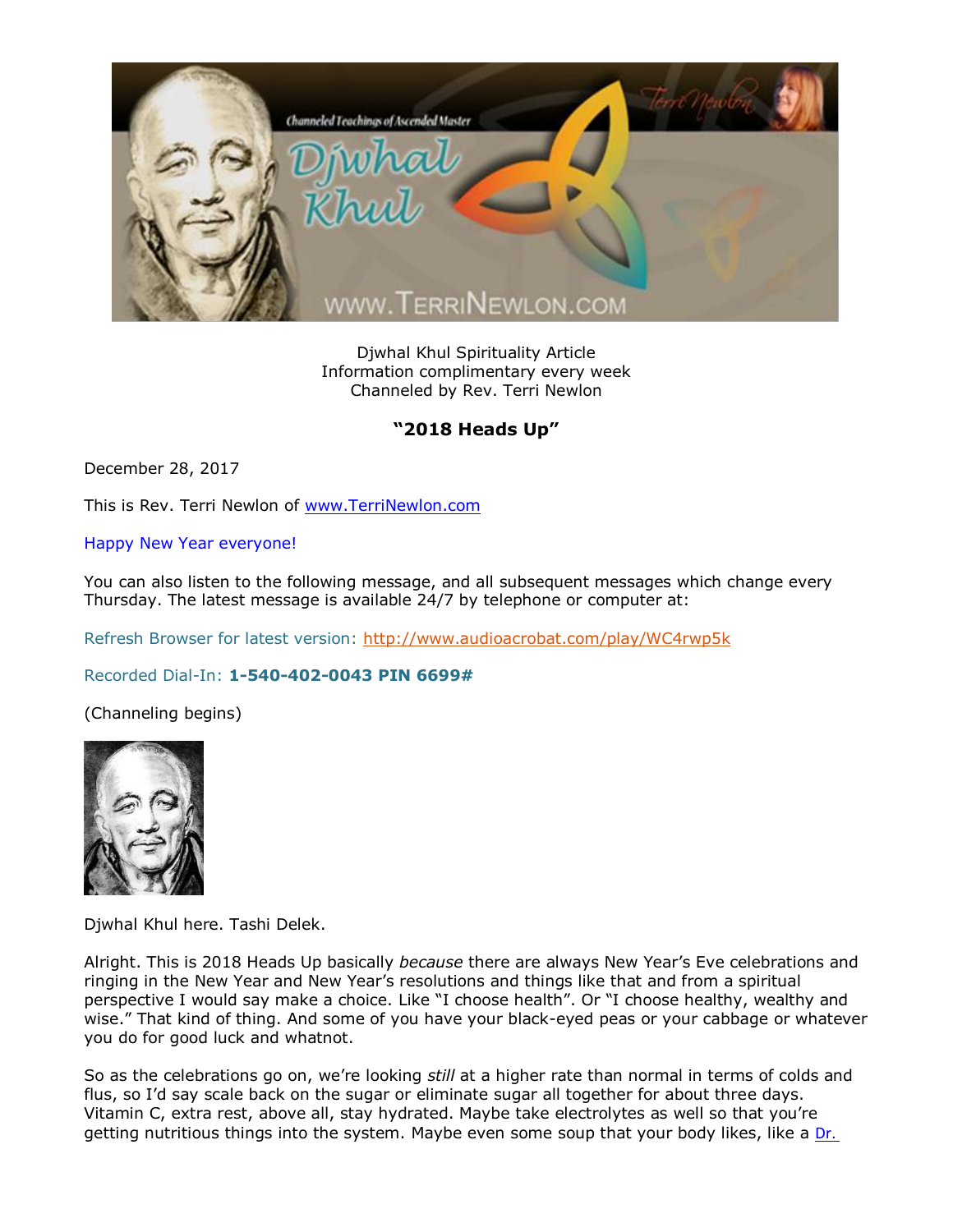[Bieler's broth](https://www.google.com/#q=dr+bieler%27s+broth), or chicken soup, or whatever it is. Or maybe a bone marrow broth or something. Or a nice vegetarian or vegan one. Whatever really makes your body feel the best.

We have New Year's Day being a Full Moon. That's a powerful Full Moon and then we have Uranus [going direct](http://www.terrinewlon.com/telecourses.php) on January 2. So there's a lot going on and if you could have some time for introspection, just kind of sit and meditate or maybe spend an extra hour in bed in a sort of a dream state or sound asleep, that would be ideal during this time period.

Alright Dear Ones. I'll be talking more about the year because it is a Year of Construction and that usually is meaning destruction has to happen for construction to take place. So carefully choose the way in which you want to do that.

Alright as always, thank you and my love to you.

*Djwhal Khul*

Channeled by Rev. Terri Newlon [www.TerriNewlon.com](http://www.terrinewlon.com/)

Follow Djwhal Khul on Twitter!<http://twitter.com/DKupdate>

Join Terri on Facebook<http://www.facebook.com/terri.newlon>

Join our e-newsletter<http://terrinewlon.com/>

Training for Modern Mystics Channeled Teachings for Everyday Spirituality Online Resource for Personal and Spiritual Growth [www.TerriNewlon.com](http://www.terrinewlon.com/)

(Spirituality Article, Transcribed by Micheline Ralet)

About Reverend Terri:

Terri Newlon is a world renowned spiritual teacher and conscious voice channel for Ascended Master Djwhal Khul. Djwhal Khul has worked through numerous channels, including Madam H.P. Blavatsky and Alice A. Bailey, and is well known to spiritual students. His work through Terri began in 1980 when she studied under Janet McClure and The Tibetan Foundation, Inc., and has resulted in an extensive online global support system of practical spiritual teachings.

She is also a gifted health Empath and has trained thousands of mediums and psychics. One of her specialties is instructing other natural sensitives how to turn on and off their abilities so they can live well-balanced lives, without neglecting their own physical, emotional, mental and spiritual requirements.

Terri is a workshop leader, holistic consultant, public speaker, radio and TV guest.

Disclaimer:

Rev. Terri Newlon does not guarantee the accuracy of her insights and is in no way responsible for the interpretation of this material. The recipient is 100% responsible for any action taken based on their interpretation of the insights presented in any channeled material. Channeled material presented through Rev. Terri is in no way meant to replace sound economical, political, medical, legal or any other advice and does not provide prophecy, or guaranteed accuracy on future predictions. The information is meant as a guideline only and to help Humanity better reflect upon themselves, where they have been, where they are now and where they potentially may be going. By asking for or otherwise acquiring this material, you agree to use your own discernment, and you release Rev. Terri, and Terri Newlon, Inc. from any and all legal or moral responsibility.